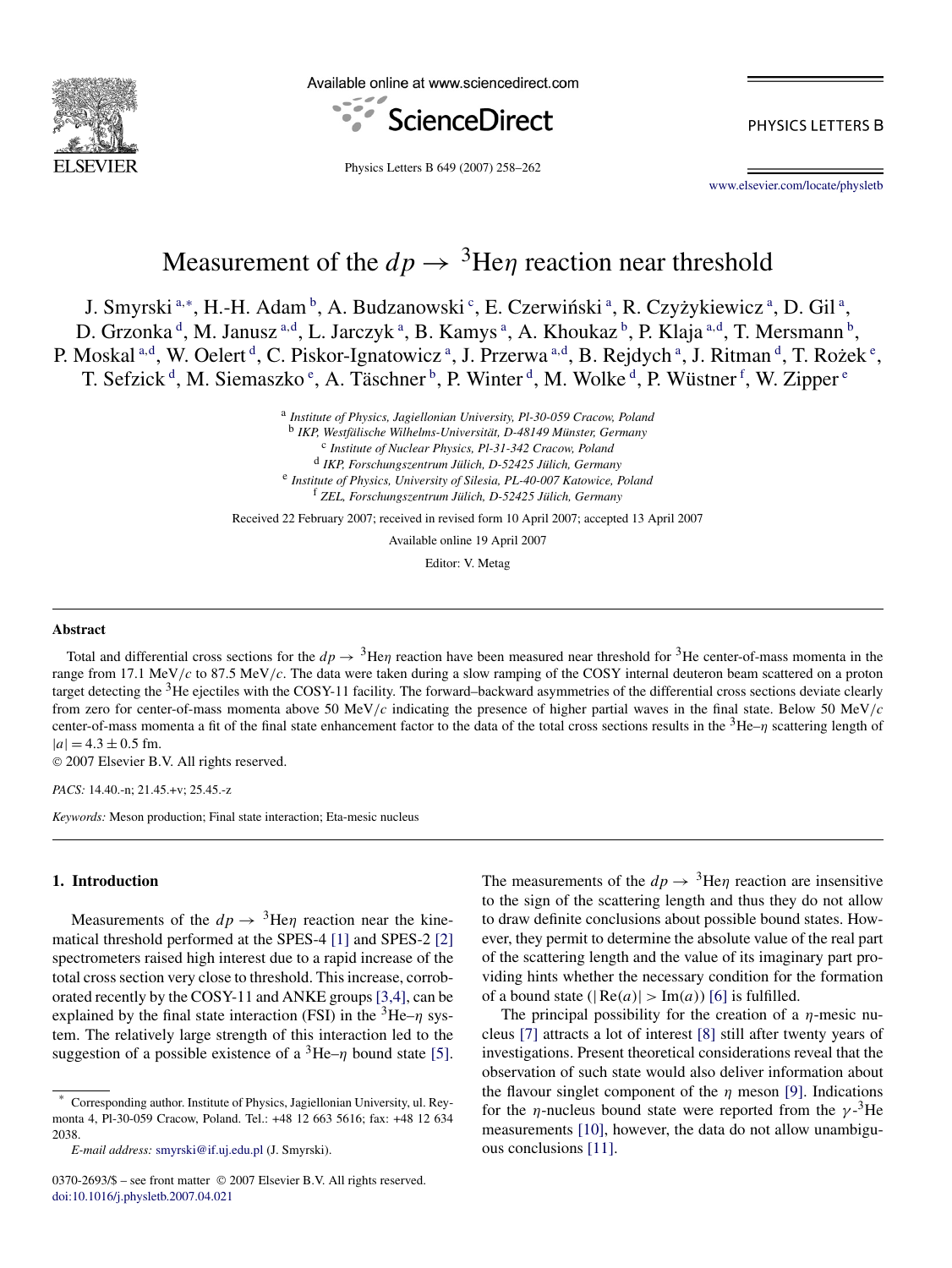As a consequence of the attractive elementary *η*-nucleon interaction [\[12,13\]](#page-4-0) the interaction of the *η* meson with the nucleus is expected to be attractive as well, yet the question whether its strength is sufficient to form a bound state remains still open. Recently Sibirtsev et al. [\[14\]](#page-4-0) revised our knowledge of the  ${}^{3}$ He–*η* scattering length via a systematic study of the available experimental data on the  $dp \rightarrow$ <sup>3</sup>He $\eta$  reaction [\[1,2,15,](#page-4-0) [16\].](#page-4-0) The authors pointed out several discrepancies between various experiments. They suggest to perform measurements of angular distributions at excess energies around  $Q = 6$  MeV, corresponding to a  ${}^{3}$ He center-of-mass (c.m.) momentum of 74 MeV*/c*, in order to examine if there is a possible influence of higher partial waves already at this rather low energy. They also suggest measurements very close to threshold for putting more stringent constraints on the imaginary part of the scattering length. In order to resolve these inconsistencies and to check a possible onset of higher angular momenta, we performed high precision measurements of the total and differential cross sections for the  $dp \rightarrow$ <sup>3</sup>He $\eta$  reaction. Corresponding studies have also been conducted by the ANKE Collaboration [\[4\].](#page-4-0)

## **2. Experiment**

The experiment was performed with the internal deuteron beam of the Cooler Synchrotron COSY [\[17\]](#page-4-0) scattered on a proton target of the cluster jet type [\[18\]](#page-4-0) and the COSY-11 facility [\[19,20\]](#page-4-0) detecting the charged reaction products. The nominal momentum of the deuteron beam was varied continuously within each acceleration cycle from 3.099 GeV*/c* to 3.179 GeV/c, crossing the threshold for the  $dp \rightarrow$ <sup>3</sup>He*n* reaction at 3.140 GeV*/c*. Measurements below the threshold were used to search for a signal originating from decays of 3He–*η* bound state in various channels like e.g.  $dp \rightarrow {}^{3}He\pi {}^{0}$  [\[21\].](#page-4-0) The data taken above threshold served for the present study of the  $dp \rightarrow$ <sup>3</sup>He $\eta$  reaction.

The <sup>3</sup>He ejectiles were momentum analysed in the COSY-11 dipole magnet and their trajectories were registered in two drift chambers. Identification of the  ${}^{3}$ He ejectiles was based on the energy loss in scintillation counters and, independently, on the time-of-flight measured on a path of 9 m between two scintillation hodoscopes. The *η* mesons were identified via the missing mass technique. The luminosity was monitored using coincident measurement of the elastic *d*–*p* scattering and, independently, of the *p*–*p* quasi-free scattering. In both cases the forward scattered particles were measured in the drift chambers and the recoil particles were detected with silicon pad detectors.

Data taking during the ramping phase of the beam was already successfully conducted using the COSY-11 facility [\[22,](#page-4-0) [23\].](#page-4-0) Applications of this technique allow to eliminate most of the systematic errors which occur in case of setting up the beam for each momentum separately.

As the most serious source of systematic errors we consider the displacement of the beam position at the target correlated with variation of the beam momentum. Therefore, we monitored the beam position in the horizontal direction using measurements of  $p-p$  quasi-elastic scattering and  $d-p$  elastic scattering and applying methods described in Ref. [\[24\].](#page-4-0) In the



Fig. 1. Distribution of  $3$ He c.m. momenta for the nominal beam momentum interval: 3.147–3.148 GeV*/c*. The dashed line represents a Gaussian fit and the shaded area corresponds to the background measured below threshold.

vertical plane we used the reconstruction of the reaction vertices by tracing particle trajectories in the magnetic field of the COSY-11 dipole magnet. The precision of the beam position monitoring was  $\pm 0.5$  mm horizontally and  $\pm 0.1$  mm vertically.

## **3. Data analysis**

During the off-line analysis the scanned beam momentum range from threshold up to 3.147 GeV*/c* was divided into 1 MeV*/c* intervals whereas above 3.147 GeV*/c* steps of 2 MeV*/c* were used. At the higher momenta the cross section depends only weekly on the beam momentum. For each interval the data analysis included the determination of: (i) the  ${}^{3}$ He c.m. momentum –  $p_{cm}$ , (ii) the number of <sup>3</sup>He– $\eta$  counts and (iii) the luminosity.

Due to the rapid variation of the near-threshold cross section for the  $dp \rightarrow$ <sup>3</sup>He $\eta$  process as a function of  $p_{cm}$ , a high precision knowledge of  $p_{\text{cm}}$  is extremely crucial for the present investigations. The nominal beam momentum in the range around 3.1 GeV*/c* calculated from the synchrotron frequency and the beam orbit length is known with an accuracy of 3 MeV*/c* only. The resulting uncertainty for  $p_{cm} = 32 \text{ MeV}/c$  is about  $\Delta p_{\text{cm}} = \pm 12 \text{ MeV}/c$ . A much improved precision of  $p_{\text{cm}}$  can be reached on the basis of the extension of the  $3$ He kinematical ellipses measured via the momentum analysis in the magnetic field of the COSY-11 dipole magnet. We determined the absolute value of  $p_{\text{cm}}$  for the data collected for the nominal beam momentum interval of 3.147–3.148 GeV*/c*. The mean value of *p*cm was calculated as the center of the Gaussian curve fitted to the peak corresponding to the  ${}^{3}$ He–*η* production after subtraction of the multi-pion background measured below threshold (see Fig. 1). The systematic uncertainty of this procedure was tested using computer simulations of the experiment and was estimated as  $\Delta p_{\text{cm}} = \pm 0.6 \text{ MeV}/c$ . The real beam momentum calculated from  $p_{cm}$  is by  $\Delta p_{beam} = 3.0 \pm 0.2 \pm 0.8$  MeV/c smaller than the nominal beam momentum, which is in line with results from previous experiments at COSY [\[16,25\].](#page-4-0) The indicated errors correspond to the uncertainty of  $p_{\text{cm}}$  and of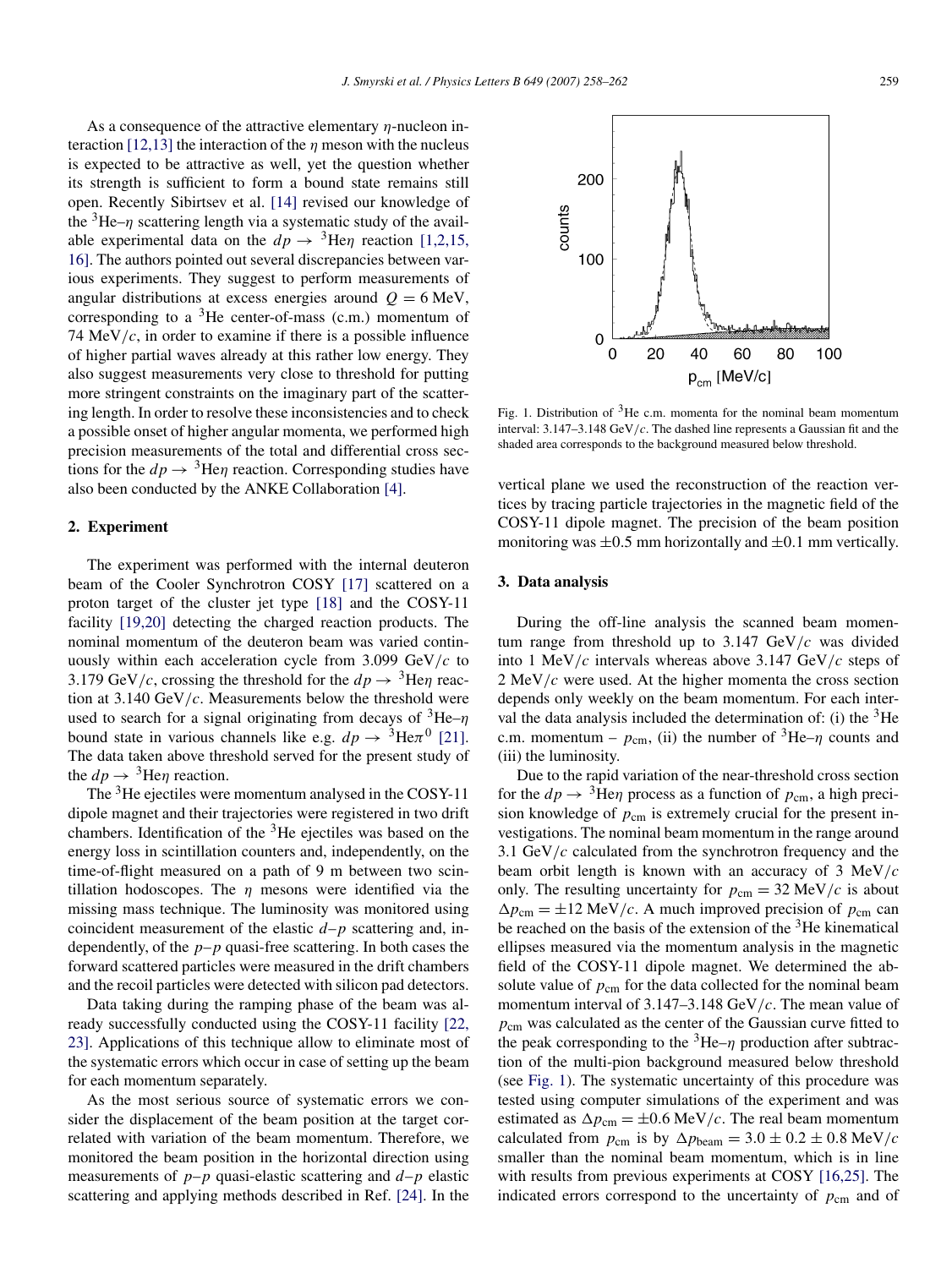

Fig. 2. Missing mass spectra for three different beam momentum intervals above the *η* production threshold. The shaded areas represent the multi-pion background measured below threshold which is scaled according to the luminosity and shifted to the kinematical limit of the missing mass.

the *η* mass  $(547.51 \pm 0.18 \text{ MeV}/c^2)$  [\[26\]\)](#page-4-0), respectively. The above difference was taken as a correction common for all nominal beam momenta, which is well justified since the relative changes of the COSY beam momentum during the ramping phase are controlled with a high accuracy of 1 keV*/c* per 1 MeV*/c* step.

In the missing mass spectra determined as a function of the beam momentum (see Fig. 2) a clear signal from the *η* meson production is seen. The background under the *η* peak is understood and can be very well reproduced and subtracted on the basis of measurements below threshold scaled according to the monitored luminosity and shifted to the kinematical limit of the missing mass. The correctness of this procedure was justified in Ref. [\[27\].](#page-4-0) For the determination of the angular distributions of the cross sections, the  ${}^{3}$ He– $\eta$  counts were determined individually for 10 bins of the full range of  $cos(\theta_{cm})$  where  $\theta_{cm}$  is the  $3$ He emission angle in the c.m. system. The counts were then corrected for the COSY-11 differential acceptance which decreases from 100% at threshold to about 50% at the highest measured value of  $p_{cm} = 87.56$  MeV/c.

An absolute value of the integrated luminosity was determined for a reference beam momentum interval of 3.147– 3.148 GeV/c using the  $d-p$  elastic scattering. For this, the  $dp \rightarrow dp$  differential counts registered in the range of fourmomentum transfer  $|t| = 0.6{\text{--}}1.2 \text{ (GeV/}c)^2$  were compared with the  $d-p$  elastic cross section parametrised in Ref. [\[28\]](#page-4-0) as:  $d\sigma/dt = 487 - 353 \cdot |t| [\mu b/(GeV/c)^2]$ . The uncertainty of the integrated luminosity includes a statistical error of 3% and a systematic error of 9% due to the parametrisation. For the remaining beam momentum intervals, a relative integrated luminosity was determined with a high statistical accuracy of 0.3% by comparison of the  $p-p$  quasi-elastic counts with the ones for the reference interval.

## **4. Results and conclusions**

Numbers of 3He–*η* events corrected for the COSY-11 acceptance and normalised according to the integrated luminosity



Fig. 3. Angular distribution of the cross section for nominal beam momentum from the interval 3.175–3177 GeV*/c*.

Table 1

Total cross sections and forward–backward asymmetries for the  $dp \rightarrow$ <sup>3</sup>He $\eta$ reaction as a function of the c.m. momentum  $p_{cm}$ . The values of  $p_{cm}$  correspond to the central values the beam momentum intervals given in the first column. The listed errors represent statistical and systematic uncertainties, respectively. The overall normalisation error of the cross sections amounts to 12%

| $p_{\text{beam}}$<br>(GeV/c) | $p_{cm}$<br>(MeV/c) | $\sigma_{\rm tot}$<br>$(\mu b)$ | A                           |
|------------------------------|---------------------|---------------------------------|-----------------------------|
| $3.141 - 3.142$              | 17.12               | $0.323 \pm 0.004 \pm 0.004$     | $-0.060 \pm 0.017 \pm 0.17$ |
| $3.142 - 3.143$              | 22.66               | $0.372 \pm 0.004 \pm 0.004$     | $0.027 \pm 0.016 \pm 0.14$  |
| $3.143 - 3.144$              | 27.07               | $0.398 \pm 0.004 \pm 0.004$     | $0.004 \pm 0.016 \pm 0.12$  |
| 3.144-3.146                  | 32.61               | $0.409 \pm 0.003 \pm 0.004$     | $0.015 \pm 0.012 \pm 0.10$  |
| 3.146-3.148                  | 38.77               | $0.414 \pm 0.003 \pm 0.004$     | $0.044 \pm 0.012 \pm 0.08$  |
| 3.148-3.150                  | 44.09               | $0.421 \pm 0.003 \pm 0.004$     | $0.048 \pm 0.013 \pm 0.07$  |
| 3.150-3.152                  | 48.82               | $0.426 \pm 0.003 \pm 0.004$     | $0.052 \pm 0.013 \pm 0.06$  |
| 3.152-3.154                  | 53.14               | $0.433 \pm 0.004 \pm 0.004$     | $0.059 \pm 0.013 \pm 0.05$  |
| 3.154-3.156                  | 57.13               | $0.434 \pm 0.004 \pm 0.004$     | $0.085 \pm 0.013 \pm 0.05$  |
| 3.156-3.158                  | 60.86               | $0.433 \pm 0.004 \pm 0.004$     | $0.121 \pm 0.013 \pm 0.04$  |
| 3.158-3.160                  | 64.38               | $0.436 \pm 0.004 \pm 0.004$     | $0.161 \pm 0.013 \pm 0.04$  |
| $3.160 - 3.162$              | 67.71               | $0.433 \pm 0.005 \pm 0.004$     | $0.146 \pm 0.014 \pm 0.03$  |
| 3.162-3.164                  | 70.88               | $0.441 \pm 0.005 \pm 0.004$     | $0.173 \pm 0.014 \pm 0.03$  |
| 3.164-3.166                  | 73.92               | $0.437 \pm 0.005 \pm 0.004$     | $0.219 \pm 0.014 \pm 0.03$  |
| 3.166-3.168                  | 76.85               | $0.447 \pm 0.005 \pm 0.004$     | $0.200 \pm 0.014 \pm 0.03$  |
| 3.168-3.170                  | 79.66               | $0.430 \pm 0.005 \pm 0.004$     | $0.265 \pm 0.014 \pm 0.03$  |
| 3.170-3.172                  | 82.37               | $0.448 \pm 0.005 \pm 0.004$     | $0.280 \pm 0.015 \pm 0.02$  |
| 3.172-3.174                  | 85.01               | $0.443 \pm 0.005 \pm 0.004$     | $0.318 \pm 0.015 \pm 0.02$  |
| 3.174-3.176                  | 87.56               | $0.452 \pm 0.006 \pm 0.004$     | $0.314 \pm 0.015 \pm 0.02$  |
|                              |                     |                                 |                             |

were used for the determination of the angular distributions. These distributions can be well described by the linear function:

$$
\frac{d\sigma}{d\Omega_{\rm cm}} = \frac{\sigma_{\rm tot}}{4\pi} \left[ 1 + A_{\rm cm} \cos(\theta_{\rm cm}) \right],\tag{1}
$$

where  $\sigma_{\text{tot}}$  is the total cross section and  $A_{\text{cm}}$  is the forward– backward asymmetry. An example of an angular distribution with the fitted linear function (1) is shown in Fig. 3. The values of  $\sigma_{tot}$  calculated by integrating the angular distributions and *A*cm obtained from the linear fits with *A*cm adjusted as a free parameter are given in Table 1 and are depicted in [Figs. 4](#page-3-0) [and 5.](#page-3-0) The indicated uncertainties describe the statistical and systematic errors, respectively, the later resulting mainly from the uncertainty of the beam position at the target. The data points for the three lowest values of  $p_{cm}$  originate from an analysis of the data taken within the 1 MeV*/c* wide intervals of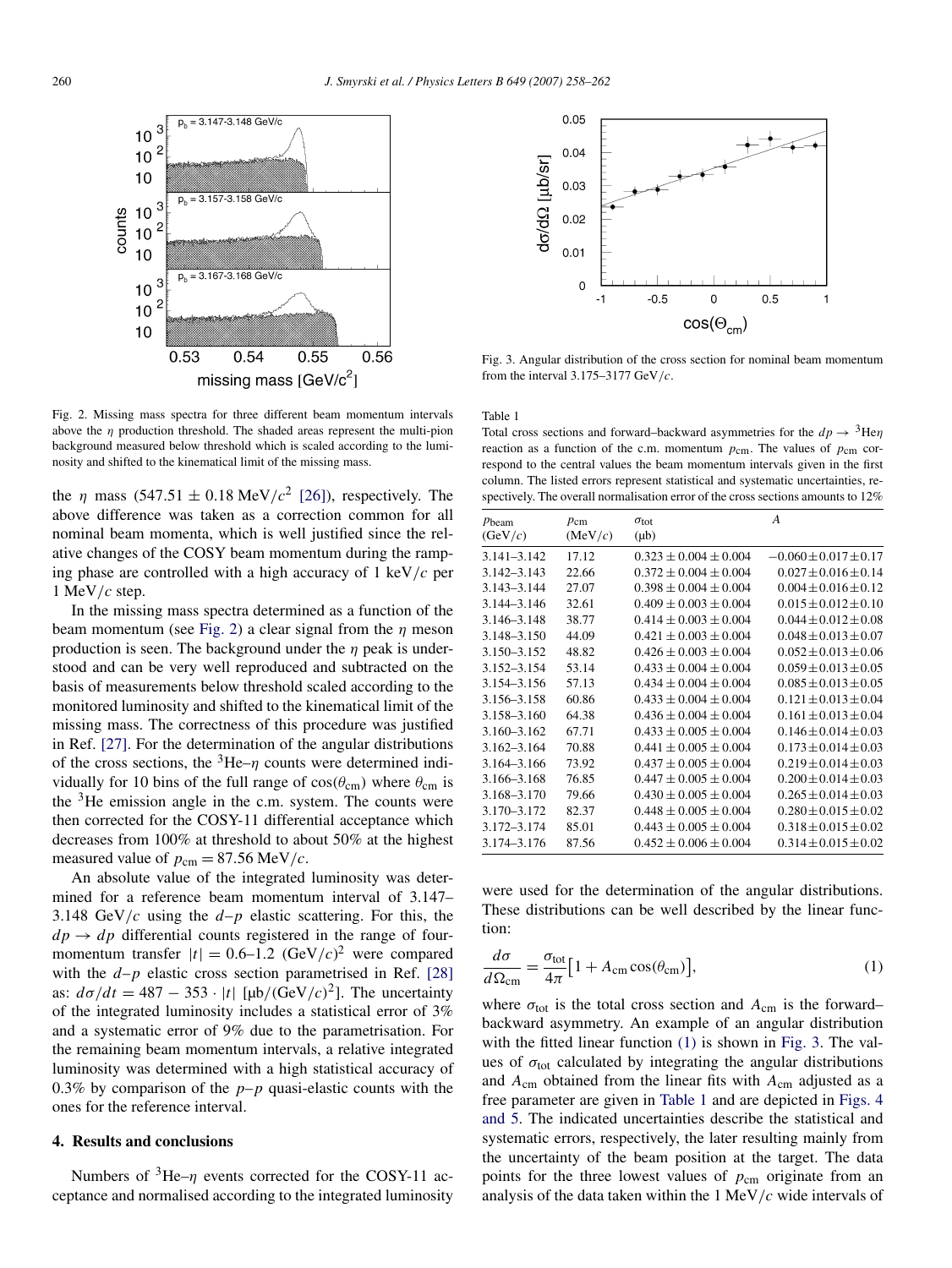<span id="page-3-0"></span>

Fig. 4. Forward–backward asymmetries in the c.m. system.



Fig. 5. Total cross section for the  $dp \rightarrow$ <sup>3</sup>He $\eta$  reaction as a function of the <sup>3</sup>He c.m. momentum. The solid line represents the scattering length fit to the present data in the c.m. momentum range below 50 MeV*/c* and the dashed line results from the fit including data points at higher momenta. The star represents results of the previous COSY-11 measurement [\[3\]](#page-4-0) which lie in the momentum range of the present experiment.

the beam momentum. The lowest interval was chosen in such a way that its distance from the threshold momentum exceeds one half of the total width of the beam momentum distribution. This guaranties, that the analysed data were taken exclusively above the threshold. The total width of the beam momentum distribution is 1.7 MeV*/c* and was determined on the basis of the monitored frequency spectrum of the COSY accelerator. It was confirmed by the observation of the *η* meson production at the central value of the beam momentum below the *η* production threshold.

Due to the strong non-linearity of the  $dp \to {}^{3}$ He $\eta$  cross section as a function of the beam momentum, the average values of the cross section, determined in the present analysis for the chosen finite beam momentum intervals, might differ from cross sections corresponding to the central beam momenta for the intervals. In order to estimate these differences we assumed that the momentum dependence of the cross section is given by the scattering length fit to the SPES-2 data [\[2\]](#page-4-0) discussed below. The average cross section was calculated by integration over the beam momentum interval and over the total width of the beam momentum distribution:

$$
\langle \sigma_{\text{tot}} \rangle = \frac{1}{\Delta} \int_{p_0 - \Delta/2}^{p_0 + \Delta/2} dp' \frac{\int_{p' - \delta/2}^{p' + \delta/2} dp \, w(p - p') \sigma_{\text{tot}}(p)}{\int_{p' - \delta/2}^{p' + \delta/2} dp \, w(p - p')},\tag{2}
$$

where  $\Delta$  is the width of the beam momentum interval,  $\delta$  is the total width of the beam momentum distribution and  $w(p - p')$ is the distribution of the beam momentum *p* assumed to have a parabolic form:  $w(p - p') = -1 \cdot (p - (p' - \frac{\Delta p}{2}))(p - (p' +$  $\frac{\Delta p}{2}$ )). Only for the lowest beam momentum interval the investigated difference  $\sigma_{tot}(p_0) - \langle \sigma_{tot} \rangle$  is comparable with the experimental uncertainty of the cross section equal to 2.5% of  $\sigma_{\text{tot}}$ . For the intervals at higher beam momenta the differences are on the level of a few tens of % or even smaller and are negligible compared with the experimental uncertainties. Therefore, we neglect the effect of averaging over the beam momentum intervals and, further on, we consider obtained values of the total cross section as well as of the asymmetries as if they were taken at fixed beam momenta equal to the central values of the beam momentum intervals.

Our results on the forward–backward asymmetries are consistent with the points from SPES-4 measurements and, at lower momenta, also with the SPES-2 data, however, at higher momenta, they disagree with the SPES-2 results (see Fig. 4). They deviate clearly from zero for momenta above 50 MeV*/c*. This effect has been confirmed by the most recent results from the ANKE experiment [\[4\]](#page-4-0) and it indicates a presence of higher partial waves in the final state which can result from the S- and P-wave interference.

As one can see in Fig. 5, our results for the total cross sections agree with the SPES-2 data. Comparing the present data to the SPES-4 points and to the results of previous COSY-11 measurements still a conformance within two standard deviations is observed.

In order to determine the  ${}^{3}$ He– $\eta$  scattering length we fitted the present data with an expression for the total cross section containing the enhancement factor describing the FSI, taken from Ref. [\[5\]:](#page-4-0)

$$
\sigma_{\text{tot}} = \frac{p_{\text{cm}}}{p_{\text{beam}}^{\text{cm}}} \left| \frac{f_B}{1 - i p_{\text{cm}} a} \right|^2,\tag{3}
$$

where  $f_B$  is the normalisation factor and  $a$  is the complex  ${}^{3}$ He–*η* scattering length. A fit to the points for  $p_{cm}$  < 50 MeV*/c*, where the S-wave production dominates (see solid line in Fig. 5), results in:  $|Re(a)| = 2.9 \pm 2.7$  fm and Im(a) =  $3.2 \pm 1.8$  fm at  $\chi^2/n_{\text{free}} = 0.5$  in agreement with SPES-2 data from Ref. [\[2\]](#page-4-0) of  $|Re(a)| = 3.8 \pm 0.6$  fm and  $Im(a) =$  $1.6 \pm 1.1$  fm. The obtained imaginary part of the scattering length is larger than the real one, however, due to the experimental uncertainties of these two values it is not possible to show that the necessary condition for the existence of a 3He–*η* bound state ( $|Re(a)| > Im(a)$ ) [\[6\]](#page-4-0) is not fulfilled. The large uncertainties of Re*(a)* and Im*(a)* are connected with a very strong